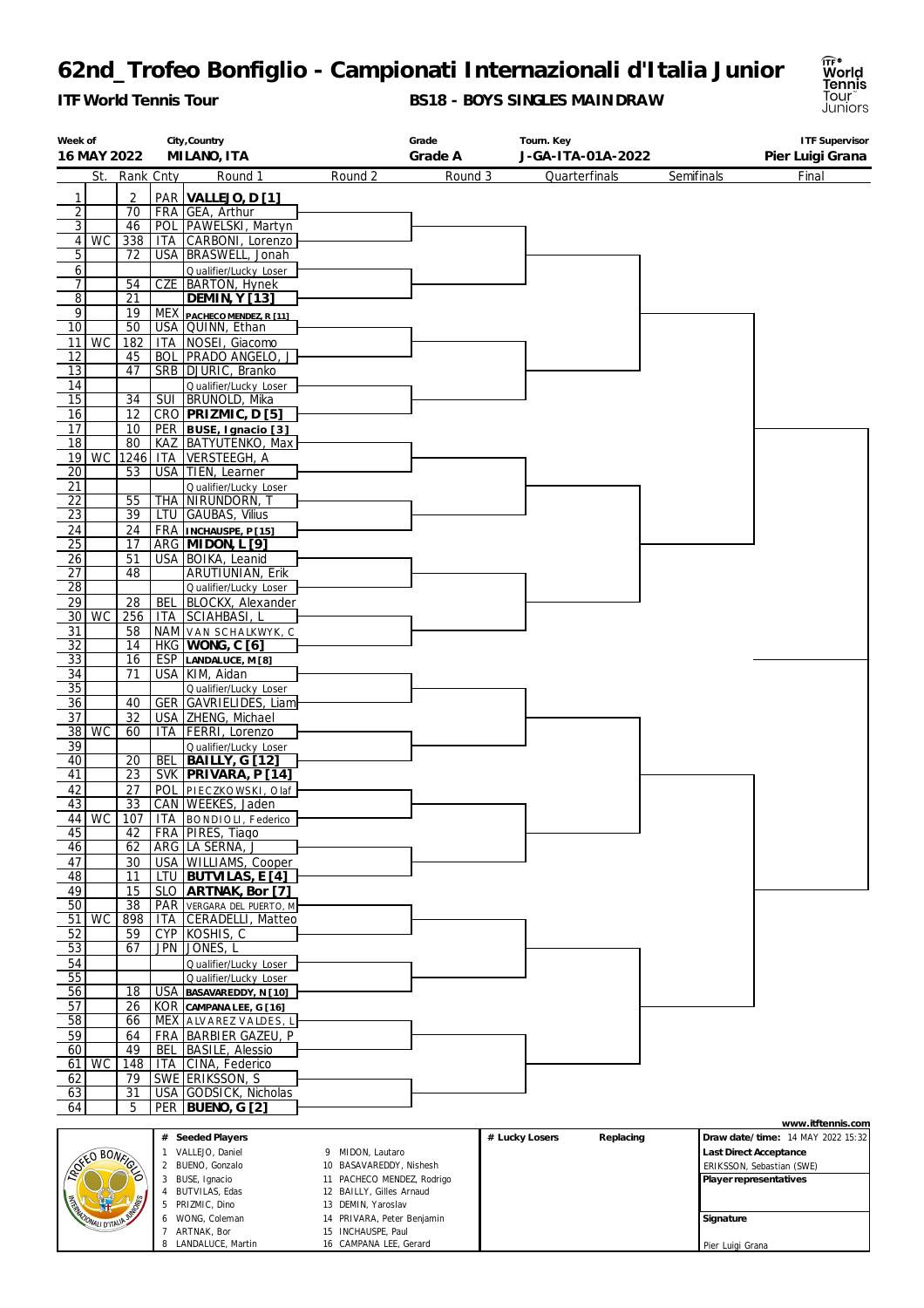*ITF World Tennis Tour*

 $\mathbf{I}$ 

**GS18 - GIRLS SINGLES MAINDRAW**



| Week of               |                      |                 |                | City, Country                                       |                                                    | Grade   |                | Tourn. Key        |                  | <b>ITF Supervisor</b>                                  |
|-----------------------|----------------------|-----------------|----------------|-----------------------------------------------------|----------------------------------------------------|---------|----------------|-------------------|------------------|--------------------------------------------------------|
|                       | 16 MAY 2022          |                 |                | MILANO, ITA                                         |                                                    | Grade A |                | J-GA-ITA-01A-2022 |                  | Pier Luigi Grana                                       |
|                       | St.                  | Rank Cnty       |                | Round 1                                             | Round 2                                            | Round 3 |                | Quarterfinals     | Semifinals       | Final                                                  |
| 1                     |                      | 2               |                | BEL   COSTOULAS, S[1]                               |                                                    |         |                |                   |                  |                                                        |
| $\overline{2}$        |                      | $\overline{33}$ |                | ARG   PEYRE, Lucia                                  |                                                    |         |                |                   |                  |                                                        |
| 3 <sup>1</sup>        |                      | 41              |                | JPN   ISHII, Sayaka                                 |                                                    |         |                |                   |                  |                                                        |
| 4                     |                      |                 |                | Qualifier/Lucky Loser                               |                                                    |         |                |                   |                  |                                                        |
| 5 <sup>1</sup>        |                      | 96              |                | USA KRUG, Ava                                       |                                                    |         |                |                   |                  |                                                        |
| 6<br>7 <sup>1</sup>   |                      | 45<br>65        |                | AUS PRESTON, Taylah                                 |                                                    |         |                |                   |                  |                                                        |
| $\overline{8}$        |                      | 30              |                | GUREVA, Anastasila<br>CZE TOMAJKOVA, K [16]         |                                                    |         |                |                   |                  |                                                        |
| $\overline{9}$        |                      | 22              |                | CAN CROSS, K [12]                                   |                                                    |         |                |                   |                  |                                                        |
| 10                    |                      | 46              |                | SVK   BALUS, Irina                                  |                                                    |         |                |                   |                  |                                                        |
| 11                    |                      |                 |                | Qualifier/Lucky Loser                               |                                                    |         |                |                   |                  |                                                        |
|                       | $12$ WC              | 350             |                | ITA   MARCON, M                                     |                                                    |         |                |                   |                  |                                                        |
| 13                    |                      | 38              |                | <b>GBR STOIBER, R</b>                               |                                                    |         |                |                   |                  |                                                        |
| 14                    | $15$ WC              | 64              |                | KEN OKUTOYI, Angella<br>158   SLO   MILIC, Ela Nala |                                                    |         |                |                   |                  |                                                        |
| 16                    |                      | 14              |                | SUI   NAEF, Celine [7]                              |                                                    |         |                |                   |                  |                                                        |
| 17                    |                      | $\overline{7}$  |                | ZAYTSEVA, K [3]                                     |                                                    |         |                |                   |                  |                                                        |
|                       | $18$ WC              | 135             | ITA.           | PACE, Francesca                                     |                                                    |         |                |                   |                  |                                                        |
| 19                    |                      |                 |                | Qualifier/Lucky Loser                               |                                                    |         |                |                   |                  |                                                        |
| $\overline{20}$       |                      | 101             |                | IND AHLAWAT, Shruti                                 |                                                    |         |                |                   |                  |                                                        |
| 21                    |                      | 82              |                | USA QUEVEDO, Kaitlin                                |                                                    |         |                |                   |                  |                                                        |
| 22                    |                      | 51              |                | CAN KUPRES, Mia                                     |                                                    |         |                |                   |                  |                                                        |
| <u>23</u><br>24       |                      | 28              |                | Qualifier/Lucky Loser<br>DEN SVENDSEN, J [14]       |                                                    |         |                |                   |                  |                                                        |
| 25                    |                      | 21              |                | USA LOPEZ, Q [11]                                   |                                                    |         |                |                   |                  |                                                        |
| 26                    |                      | 39              |                | BEL VAN IMPE, Amelie                                |                                                    |         |                |                   |                  |                                                        |
| 27                    |                      | 74              |                | MAR EL AOUNI, Aya                                   |                                                    |         |                |                   |                  |                                                        |
| 28                    | <b>WC</b>            | 957             |                | ITA   PARRAVICINI, Gaia                             |                                                    |         |                |                   |                  |                                                        |
| 29                    |                      | 47              |                | PER PEREZ ALARCON, L                                |                                                    |         |                |                   |                  |                                                        |
| 30                    |                      | 42              |                | UKR LOPATA, A                                       |                                                    |         |                |                   |                  |                                                        |
| 31                    |                      | 71              |                | TPE LI, Yu-Yun                                      |                                                    |         |                |                   |                  |                                                        |
| $\overline{32}$       |                      | 17              |                | SVK DAUBNEROVA, N [8]                               |                                                    |         |                |                   |                  |                                                        |
| 33                    |                      | 12              |                | CAN MBOKO, V [6]                                    |                                                    |         |                |                   |                  |                                                        |
| 34<br>$\overline{35}$ |                      | 52              |                | Qualifier/Lucky Loser<br>USA SLAMA, Mia             |                                                    |         |                |                   |                  |                                                        |
| 36                    |                      | 62              |                | ESP GONZALEZ VILAR, R                               |                                                    |         |                |                   |                  |                                                        |
| $\overline{37}$       |                      | 37              |                | JPN SAITO, Sara                                     |                                                    |         |                |                   |                  |                                                        |
| $\overline{38}$       |                      | 68              |                | SVK JAMRICHOVA, R                                   |                                                    |         |                |                   |                  |                                                        |
| 39                    |                      |                 |                | Qualifier/Lucky Loser                               |                                                    |         |                |                   |                  |                                                        |
| 40                    |                      | 18              |                | ANDREEVA, M [9]                                     |                                                    |         |                |                   |                  |                                                        |
| 41                    |                      | 25              |                | HUN UDVARDY, L [13]                                 |                                                    |         |                |                   |                  |                                                        |
| 42                    | 43   WC              | 72              |                | IBRAGIMOVA, A<br>245   ITA   PAGANETTI, Vittoria    |                                                    |         |                |                   |                  |                                                        |
| 44                    |                      |                 |                | 100   MAR   EL ALLAMI, Malak                        |                                                    |         |                |                   |                  |                                                        |
| 45                    |                      |                 |                | Qualifier/Lucky Loser                               |                                                    |         |                |                   |                  |                                                        |
| 46                    |                      | 91              | TPE            | JESSUP, Madeleine                                   |                                                    |         |                |                   |                  |                                                        |
| 47                    | <b>WC</b>            | 376             |                | USA GRANT, T                                        |                                                    |         |                |                   |                  |                                                        |
| 48                    |                      | 8               |                | CZE HAVLICKOVA, L [4]                               |                                                    |         |                |                   |                  |                                                        |
| 49                    |                      | 9               |                | USA HOVDE, Liv [5]                                  |                                                    |         |                |                   |                  |                                                        |
| 50                    |                      | $\overline{77}$ |                | KAZ SAGANDIKOVA, A                                  |                                                    |         |                |                   |                  |                                                        |
| 51                    |                      | 56              |                | TUR   MERT, Aysegul                                 |                                                    |         |                |                   |                  |                                                        |
| 52                    |                      | 43<br>40        | AUS            | KEMPENAERS-POCZ, C<br>SVK VARGOVA, Nina             |                                                    |         |                |                   |                  |                                                        |
| 53<br>54              |                      | 53              |                |                                                     |                                                    |         |                |                   |                  |                                                        |
|                       | 55 WC                | 117             | <b>ITA</b>     | GER STEUR, J<br>VALENTE, Denise                     |                                                    |         |                |                   |                  |                                                        |
| 56                    |                      | 19              | <b>BEL</b>     | VANDEWINKEL, H [10]                                 |                                                    |         |                |                   |                  |                                                        |
| 57                    |                      | 29              |                | CRO CIRIC BAGARIC, L [15]                           |                                                    |         |                |                   |                  |                                                        |
| 58                    | WC                   | 122             | <b>ITA</b>     | PARADISI, Anna                                      |                                                    |         |                |                   |                  |                                                        |
| 59                    |                      | 35              |                | CAN   XU, Annabelle                                 |                                                    |         |                |                   |                  |                                                        |
| 60                    |                      |                 |                | Qualifier/Lucky Loser                               |                                                    |         |                |                   |                  |                                                        |
| 61                    |                      | 34              |                | ARG MOYANO, Luciana                                 |                                                    |         |                |                   |                  |                                                        |
| 62                    |                      | 55              | CZE            | STRUPLOVA, Julie                                    |                                                    |         |                |                   |                  |                                                        |
| 63                    |                      | 83              | LTU            | <b>PAUKSTYTE, P</b>                                 |                                                    |         |                |                   |                  |                                                        |
| 64                    |                      | 5               |                | SHNAIDER, D [2]                                     |                                                    |         |                |                   |                  |                                                        |
|                       |                      |                 |                | # Seeded Players                                    |                                                    |         | # Lucky Losers | Replacing         |                  | www.itftennis.com<br>Draw date/time: 12 MAY 2022 00:29 |
|                       |                      |                 |                | COSTOULAS, Sofia                                    | 9 ANDREEVA, Mirra                                  |         |                |                   |                  | Last Direct Acceptance                                 |
|                       | <b>SEED BONFI</b>    |                 | 2              | SHNAIDER, Diana                                     | 10 VANDEWINKEL, Hanne                              |         |                |                   |                  | LI, Yu-Yun (TPE)                                       |
|                       |                      |                 |                | 3 ZAYTSEVA, Ksenia                                  | 11 LOPEZ, Qavia                                    |         |                |                   |                  | Player representatives                                 |
|                       |                      |                 | 4              | HAVLICKOVA, Lucie                                   | 12 CROSS, Kayla                                    |         |                |                   |                  |                                                        |
|                       |                      |                 | 5<br>6         | HOVDE, Liv<br>MBOKO, Victoria                       | 13 UDVARDY, Luca<br>14 SVENDSEN, Johanne Christine |         |                |                   | Signature        |                                                        |
|                       | <b>MALI D'ITALIP</b> |                 | $\overline{7}$ | NAEF, Celine                                        | 15 CIRIC BAGARIC, Lucija                           |         |                |                   |                  |                                                        |
|                       |                      |                 |                | 8 DAUBNEROVA, Nikola                                | 16 TOMAJKOVA, Kristyna                             |         |                |                   | Pier Luigi Grana |                                                        |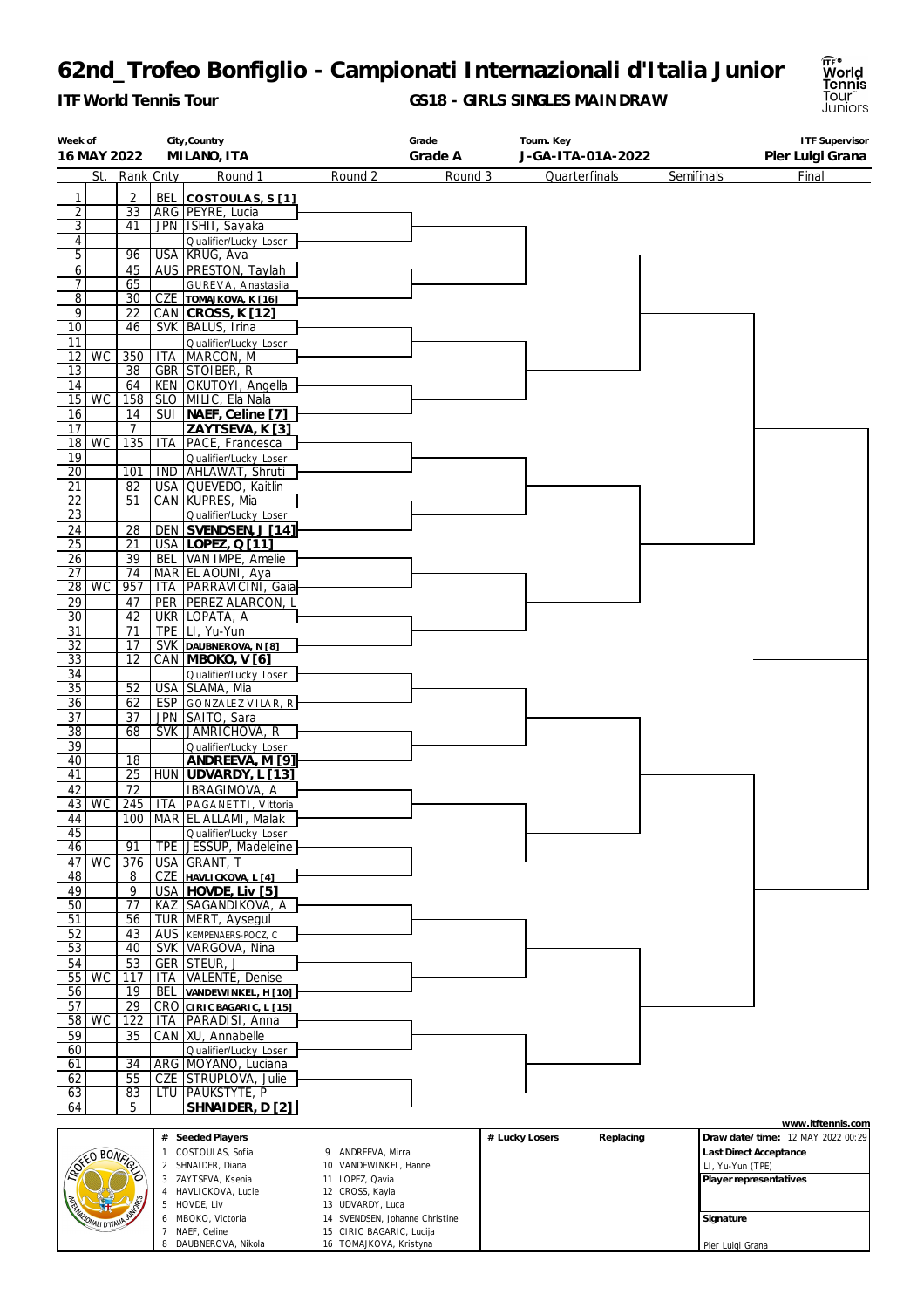*ITF World Tennis Tour*

 MINIGHINI, Daniele MILEV, Yanaki GANDOLFI, Giammarco LOUTIT, Jack 8 BADENHORST, Devin

MALI D'ITALIA

 BULDORINI, Peter CIAVARELLA, Niccolo 13 PEREIRA, Tiago ORLOV, Alexander RAZEGHI, Alexander TORREALBA, Benjamin

#### **BS18 - BOYS SINGLES QUALIFYING**



**Signature** Pier Luigi Grana

| Week of                          | 16 MAY 2022                      |            |                          | City, Country<br>MILANO, ITA                 | Grade<br>Grade A                               | Tourn. Key<br>J-GA-ITA-01A-2022 | <b>ITF Supervisor</b><br>Pier Luigi Grana                   |  |  |
|----------------------------------|----------------------------------|------------|--------------------------|----------------------------------------------|------------------------------------------------|---------------------------------|-------------------------------------------------------------|--|--|
|                                  |                                  |            |                          |                                              |                                                |                                 |                                                             |  |  |
|                                  | St.                              | Rank Cnty  |                          | Round 1                                      | Round 2                                        | Finals                          | Qualifiers                                                  |  |  |
| 1                                |                                  | 75         |                          | JPN MATSUOKA, Hayato [1]                     | MATSUOKA, Hayato [1]                           |                                 |                                                             |  |  |
| $\overline{2}$                   |                                  |            |                          | ITA IEMMI, Leonardo                          | $6 - 46 - 0$                                   |                                 |                                                             |  |  |
| $\overline{3}$<br>$\overline{4}$ |                                  | 525<br>249 |                          | ITA COVATO, Matteo<br>BEL LOGE, Jack         | COVATO, Matteo                                 |                                 |                                                             |  |  |
| 5                                | WC                               | 1355 ITA   |                          | CARLINI, Gianluca                            | $7-6(8)$ 2-6 [10-5]                            |                                 |                                                             |  |  |
| 6                                |                                  | 159        | <b>USA</b>               | WEN, Evan                                    | WEN, Evan                                      |                                 |                                                             |  |  |
| 7                                |                                  | 2273 ITA   |                          | VACCARI, Ludovico                            | 4-6 6-2 [10-6]                                 |                                 |                                                             |  |  |
| 8                                |                                  | 121        |                          | POR PEREIRA, Tiago [13]                      | PEREIRA, Tiago [13]                            |                                 |                                                             |  |  |
| 9                                |                                  | 81         |                          | SUI   DIETRICH, Dylan [2]                    | $6 - 16 - 2$<br>DIETRICH, Dylan [2]            |                                 |                                                             |  |  |
| 10 <sub>l</sub>                  | <b>WC</b>                        | 497        |                          | ITA DE MICHELE, Fabio                        | $6-07-6(5)$                                    |                                 |                                                             |  |  |
| 11                               |                                  | $1125$ ITA |                          | <b>BUSSANO, Alessandro</b>                   | HOROVITZ, Roy                                  |                                 |                                                             |  |  |
| 12                               |                                  | 242        |                          | USA HOROVITZ, Roy                            | $6 - 06 - 2$                                   |                                 |                                                             |  |  |
| 13                               |                                  | 557        | <b>ITA</b>               | RAVASIO, Gilberto                            | RAVASIO, Gilberto                              |                                 |                                                             |  |  |
| 14<br>15                         | <b>WC</b>                        |            | <b>ITA</b><br><b>ITA</b> | SCOTUZZI, Federico<br>LORINI, Gabriele       | $6 - 26 - 3$                                   |                                 |                                                             |  |  |
| 16                               |                                  | 110        |                          | SRB PISARIC, Aleksa [10]                     | PISARIC, Aleksa [10]                           |                                 |                                                             |  |  |
| 17                               | <b>WC</b>                        | 82         |                          | JPN SAKAMOTO, Rei [3]                        | $6 - 06 - 1$                                   |                                 |                                                             |  |  |
| 18                               |                                  |            | ITA.                     | CASTELLAZZI, Matteo                          | SAKAMOTO, Rei [3]                              |                                 |                                                             |  |  |
| 19                               |                                  | 945        |                          | ITA AUGENTI, Daniele                         | $6 - 24 - 6[10 - 6]$                           |                                 |                                                             |  |  |
| 20                               |                                  |            |                          | 173   KOR   KIM, Jangjun                     | KIM, Jangjun<br>$6 - 36 - 0$                   |                                 |                                                             |  |  |
| 21                               |                                  |            |                          | 2546   SLO   MIKOVIC, Mak                    | MORODER, Gabriel                               |                                 |                                                             |  |  |
| 22                               |                                  |            |                          | 1163   ITA   MORODER, Gabriel                | $6 - 46 - 2$                                   |                                 |                                                             |  |  |
| <u>23</u>                        |                                  | 1090   ITA |                          | <b>BATTISTON, Alessandro</b>                 | ORLOV, Alexander [14]                          |                                 |                                                             |  |  |
| 24                               |                                  | 130<br>84  | SUI                      | ORLOV, Alexander [14]                        | $6 - 46 - 4$                                   |                                 |                                                             |  |  |
| 25<br>26                         |                                  | 186        | ITA<br><b>ITA</b>        | MINIGHINI, Daniele [4]<br>GIUNTA, Massimo    | GIUNTA, Massimo                                |                                 |                                                             |  |  |
| 27                               |                                  | 284        |                          | UKR   AGINSKIY, Semen                        | $6-37-6(4)$                                    |                                 |                                                             |  |  |
| 28                               |                                  | 277        | ITA                      | BILARDO, Jacopo                              | BILARDO, Jacopo                                |                                 |                                                             |  |  |
| 29                               |                                  | 911        |                          | CAN   HORN-BOURQUE, Benedict                 | $6-7(4) 6-0$ [10-7]                            |                                 |                                                             |  |  |
| 30                               |                                  |            |                          | 1018   ITA   VITALI, Giovanni                | HORN-BOURQUE, Benedict<br>$6 - 26 - 4$         |                                 |                                                             |  |  |
| 31                               |                                  | 935        | ITA                      | <b>FESTINI MIRA, Niccolo</b>                 | RAZEGHI, Alexander [15]                        |                                 |                                                             |  |  |
| 32                               |                                  | 132        |                          | USA   RAZEGHI, Alexander [15]                | $6 - 16 - 1$                                   |                                 |                                                             |  |  |
| <u>33</u>                        |                                  | 88         | <b>BUL</b>               | MILEV, Yanaki [5]                            | MILEV, Yanaki [5]                              |                                 |                                                             |  |  |
| 34                               | <b>WC</b>                        | 609        | <b>ITA</b><br><b>ITA</b> | <b>BALDISSERRI, Enrico</b>                   | $6 - 4$ 4 - 6 [10 - 3]                         |                                 |                                                             |  |  |
| 35<br>36                         |                                  | 335        | <b>SLO</b>               | GIAMMARIO, Andrea<br>MIKOVIC, Nik            | MIKOVIC, Nik                                   |                                 |                                                             |  |  |
| 37                               | <b>WC</b>                        |            | <b>ITA</b>               | GATTI, Francesco Maria                       | $6 - 16 - 4$                                   |                                 |                                                             |  |  |
| 38                               |                                  | 197        |                          | USA FILIN, Nikita                            | FILIN, Nikita                                  |                                 |                                                             |  |  |
| 39                               |                                  | 692        | ITA                      | CLIVIO, Daniel                               | $6 - 26 - 2$                                   |                                 |                                                             |  |  |
| 40                               |                                  | 118        | ITA                      | CIAVARELLA, Niccolo [12]                     | CIAVARELLA, Niccolo [12]<br>$6 - 06 - 1$       |                                 |                                                             |  |  |
| 41                               |                                  | 89         | ITA                      | GANDOLFI, Giammarco [6]                      | <b>KRAJCI, Michal</b>                          |                                 |                                                             |  |  |
| 42                               |                                  | 143        |                          | SVK KRAJCI, Michal                           | $2-66-3$ [10-4]                                |                                 |                                                             |  |  |
| 43                               |                                  | 171        |                          | MEX SOTELO, Armando                          | SOTELO, Armando                                |                                 |                                                             |  |  |
|                                  | 44   WC<br>$45$ WC               |            |                          | ITA   BERTI, Marco<br>ITA CECCHETTI, Tommaso | $6-16-7(7)$ [10-4]                             |                                 |                                                             |  |  |
| 46                               |                                  | 162        |                          | CAN CHAN, Duncan                             | CHAN, Duncan                                   |                                 |                                                             |  |  |
| 47                               |                                  |            | ITA.                     | RASTELLI, Francesco                          | $6 - 36 - 2$                                   |                                 |                                                             |  |  |
| 48                               |                                  | 101        |                          | ESP   TORRES ESPINOSA, J [9]                 | TORRES ESPINOSA, J [9]                         |                                 |                                                             |  |  |
| 49                               |                                  | 90         | NZL                      | LOUTIT, Jack [7]                             | $6-06-4$                                       |                                 |                                                             |  |  |
| 50                               |                                  |            |                          | 1075   ITA SANTONI, Edoardo                  | LOUTIT, Jack [7]<br>$6 - 46 - 3$               |                                 |                                                             |  |  |
| 51                               |                                  | 944        | ITA                      | MARIETTI, Andrea                             | PIATTI, Rocco                                  |                                 |                                                             |  |  |
| 52                               |                                  |            |                          | 1752 MON PIATTI, Rocco                       | $6 - 06 - 2$                                   |                                 |                                                             |  |  |
| 53                               |                                  | 196        |                          | FRA LEROUX, Jules                            | LEROUX, Jules                                  |                                 |                                                             |  |  |
| 54                               |                                  | 1789       | <b>ITA</b>               | CAMPAGNOLA, Riccardo                         | 3-6 6-3 [10-3]                                 |                                 |                                                             |  |  |
| 55<br>56                         |                                  | 449<br>135 | <b>ITA</b>               | CORSARO, Giuseppe<br>CHI   TORREALBA, B [16] | TORREALBA, B [16]                              |                                 |                                                             |  |  |
| 57                               |                                  | 95         |                          | RSA   BADENHORST, Devin [8]                  | $6 - 36 - 1$                                   |                                 |                                                             |  |  |
| 58                               |                                  |            |                          | 1729   ITA   DE GASPER, Gregorio             | BADENHORST, Devin [8]                          |                                 |                                                             |  |  |
| 59                               |                                  | 419        |                          | CZE KUMSTAT, Jan                             | $6 - 16 - 2$                                   |                                 |                                                             |  |  |
| 60                               |                                  | 549        | ITA                      | CADENASSO, Gianluca                          | KUMSTAT, Jan                                   |                                 |                                                             |  |  |
| 61                               |                                  | 446        | ITA                      | MEDURI, Andrea                               | $6 - 36 - 4$<br><b>AVENDANO CADENA, Miquel</b> |                                 |                                                             |  |  |
| 62                               |                                  | 253        |                          | ESP   AVENDANO CADENA, Miquel                | $6-36-7(3)$ [10-4]                             |                                 |                                                             |  |  |
| 63                               |                                  | 433        |                          | ITA   MASERA, Teo                            | <b>BULDORINI, Peter [11]</b>                   |                                 |                                                             |  |  |
| 64                               |                                  | 113        | <b>ITA</b>               | BULDORINI, Peter [11]                        | $6 - 36 - 2$                                   |                                 |                                                             |  |  |
|                                  | # Seeded Players<br># Alternates |            |                          |                                              |                                                |                                 |                                                             |  |  |
|                                  |                                  |            |                          | 1 MATSUOKA, Hayato                           | 9 TORRES ESPINOSA, Joan                        | Replacing                       | Draw date/time: 13 MAY 2022 19:02<br>Last Direct Acceptance |  |  |
|                                  | ROXED BONFICE                    |            |                          | 2 DIETRICH, Dylan                            | 10 PISARIC, Aleksa                             |                                 |                                                             |  |  |
|                                  |                                  |            |                          | 3 SAKAMOTO, Rei                              | 11 BULDORINI, Peter                            |                                 | Player representatives                                      |  |  |